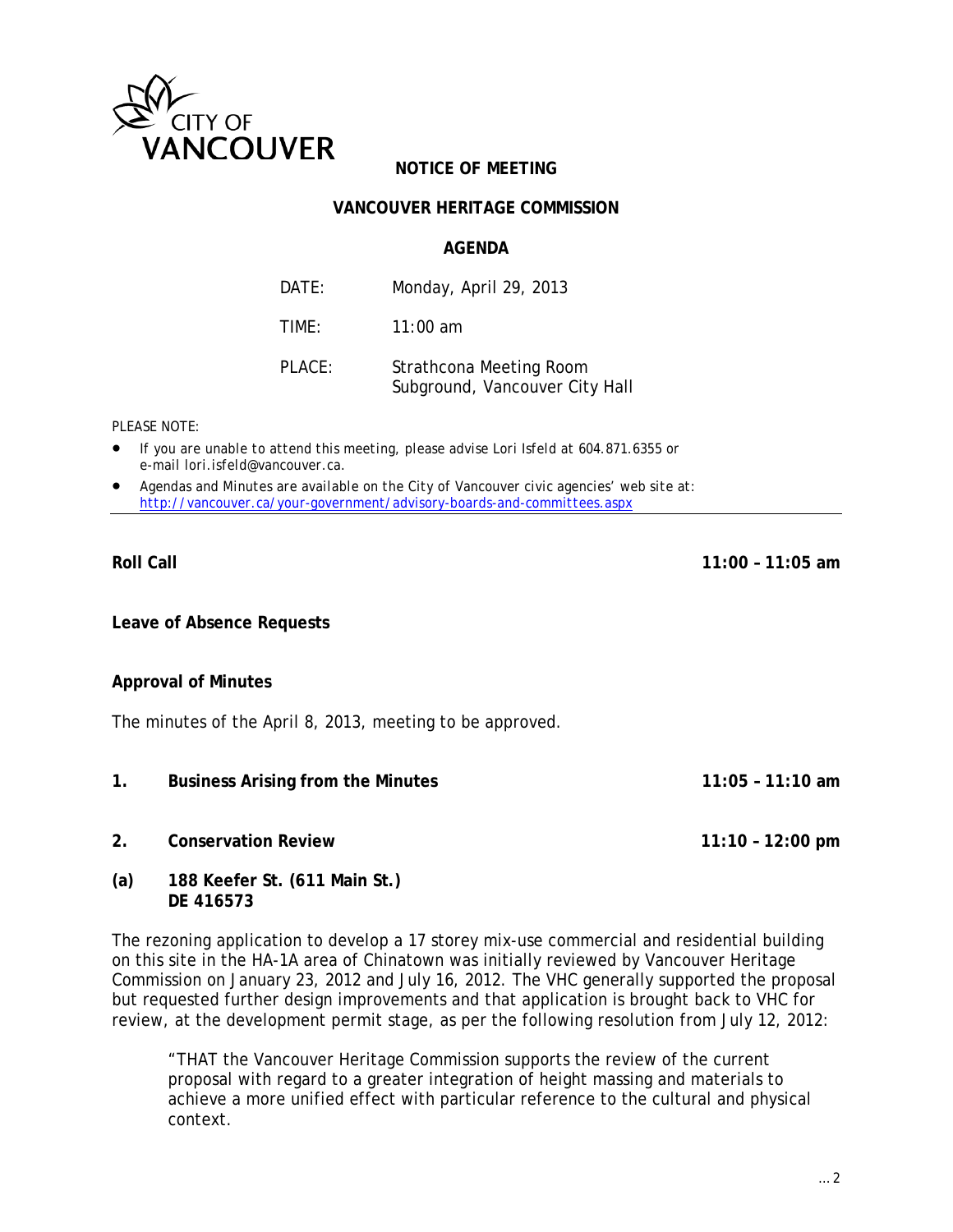FURTHER THAT the Commission at the time of Development Permit stage reviews drawings with the following considerations:

- An introduction of stronger vertical articulation along the Main Street façade;
- Introduction of permeable elements such as arcades, alleyways and courtyards;
- Bolder interpretation of the cultural elements be represented in the full expression of the building; and
- To reconsider the introduction of the transom window into the treatment of the storefront to reflect the traditional storefront appearance."

The development permit application has now been received. The applicant and staff will present the application and explain how it responded to Commission's earlier inputs and requests. The application has been scheduled for presentation to the Chinatown Historic Area Planning Committee on May 14, 2013.

| Applicant:   | W.T Leung Architects Inc.<br>Westbank, Ian Duke, owner               |
|--------------|----------------------------------------------------------------------|
| Attachments: | set of reduced drawings                                              |
| Staff:       | Paul Cheng, Development Planner<br>Zlatan Jankovic, Heritage Planner |

## **(b) Birks Building (formerly Bank of Commerce Building) 12:00 – 12:40 pm 688 West Hastings Street A – Municipally Designated**

The owner and the tenant (Birks) of the building are seeking to modify the base of the building along Granville Street to enhance retail leasing opportunities in the building. The proposed changes include:

- i. Three new entry doors;
- ii. Addition of a new glass canopy;
- iii. Revitalization of existing window displays; and
- iv. Adding new backlit signs (optional).

The proposal is at the enquiry stage and feedback is being sought from the Commission prior to an application being submitted.

Enquirer: Glenn Harris, Talia Jevan Properties, owner Glenn Ledingham, Oberto Oberti Architecture Attachments: set of reduced drawings Staff: Marco D'Agostini, Senior Heritage Planner